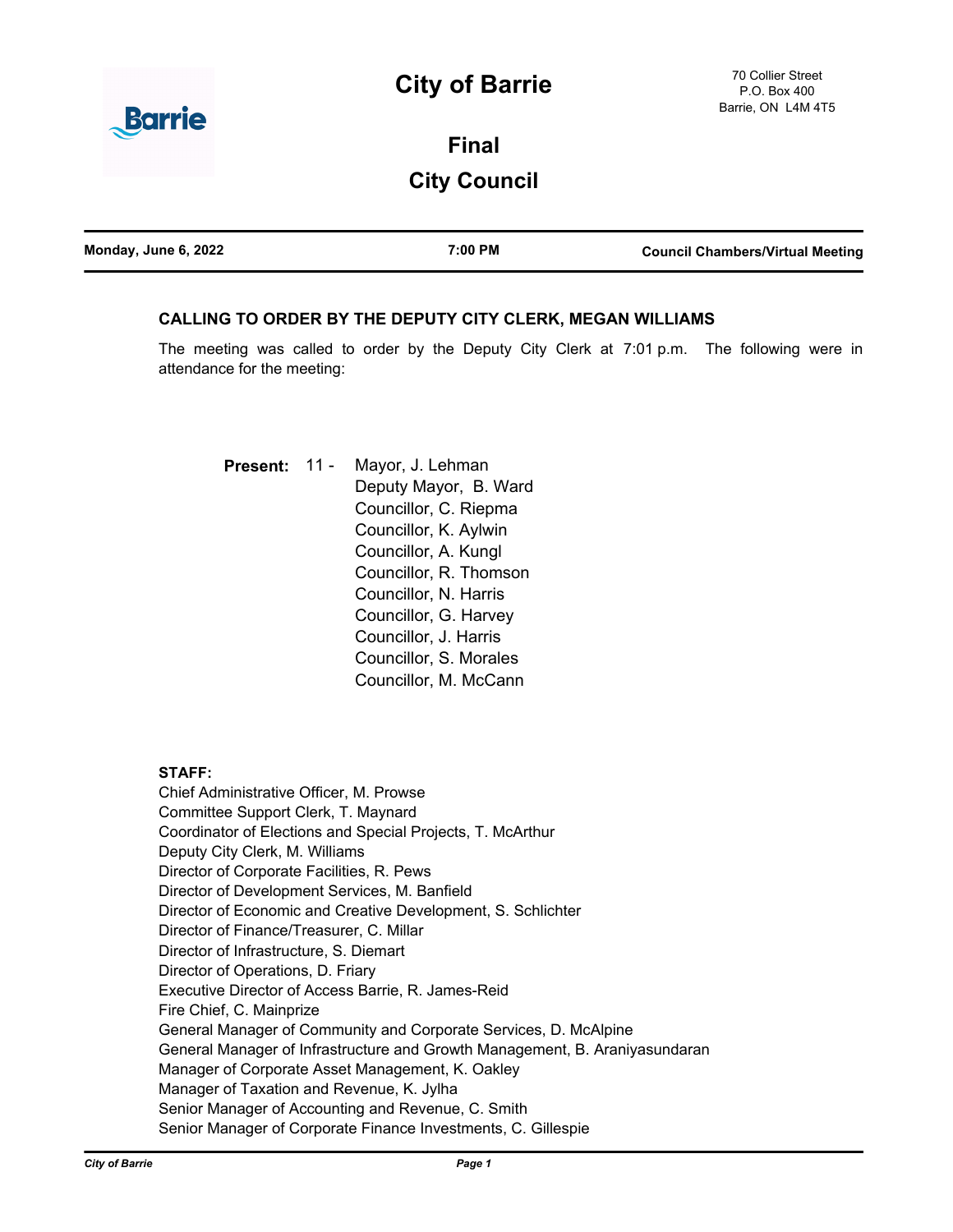Service Desk Generalist, K. Kovacs Supervisor of Revenue, F. Ferreira.

### **PLAYING OF THE NATIONAL ANTHEM**

The National Anthem was played.

## **READING OF LAND ACKNOWLEDGMENT**

Mayor J. Lehman read the Land Acknowledgement

## **CONFIRMATION OF THE MINUTES**

**[22-A-059](http://barrie.ca.legistar.com/gateway.aspx?m=l&id=/matter.aspx?key=50822)** The Minutes of the City Council meeting held on May 16, 2022 were adopted as printed and circulated.

### **AWARDS AND RECOGNITIONS**

**[22-A-060](http://barrie.ca.legistar.com/gateway.aspx?m=l&id=/matter.aspx?key=50823) RECOGNITION OF THE MAPLE RIDGE SECONDARY SCHOOL JUNIOR GIRLS VOLLEYBALL TEAM FOR WINNING THE 2022 JUNIOR GIRLS AAA GEORGIAN BAY SECONDARY SCHOOL ASSOCIATION (GBSSA) VOLLEYBALL CHAMPIONSHIP.**

> Mayor, J. Lehman congratulated the Maple Ridge Secondary School Junior Girls Volleyball Team on a successful season. Mayor Lehman and Coach Michelle Moorehouse presented certificates to the team in recognition of the team winning the 2022 Junior Girls AAA Georgian Bay Secondary School Association (GBSSA) Volleyball Championship.

### **DEPUTATION(S) ON COMMITTEE REPORTS**

Pursuant to Section 4 (16) of Procedural By-law 2019-100, City Council considered deputation requests by Mary Ann Denny-Lusk, Suzanna McCarthy and Daisy Oliveros concerning motion 22-G-119, Barrie Police Services Board - Pan Handling and Criminal Activity and Rob Hilton concerning motion 22-G-116, Tenant Water Billing. Upon a vote of City Council being taken, Mary Ann Denny-Lusk, Suzanna McCarthy, Daisy Oliveros and Rob Hilton was permitted to address City Council.

### **[22-A-061](http://barrie.ca.legistar.com/gateway.aspx?m=l&id=/matter.aspx?key=50825) DEPUTATION CONCERNING MOTION 22-G-119, BARRIE POLICE SERVICES BOARD - PAN HANDLING AND CRIMINAL ACTIVITY**

**Councillor, G. Harvey declared that to remain in compliance with his statutory obligations under Section 17(3) of the** *Police Services Act* **he was unable to participate in the discussions or vote on the foregoing matter. He left the Council Chambers during discussion and voting on the matter.**

The following individuals provided Deputations concerning motion 22-G-119: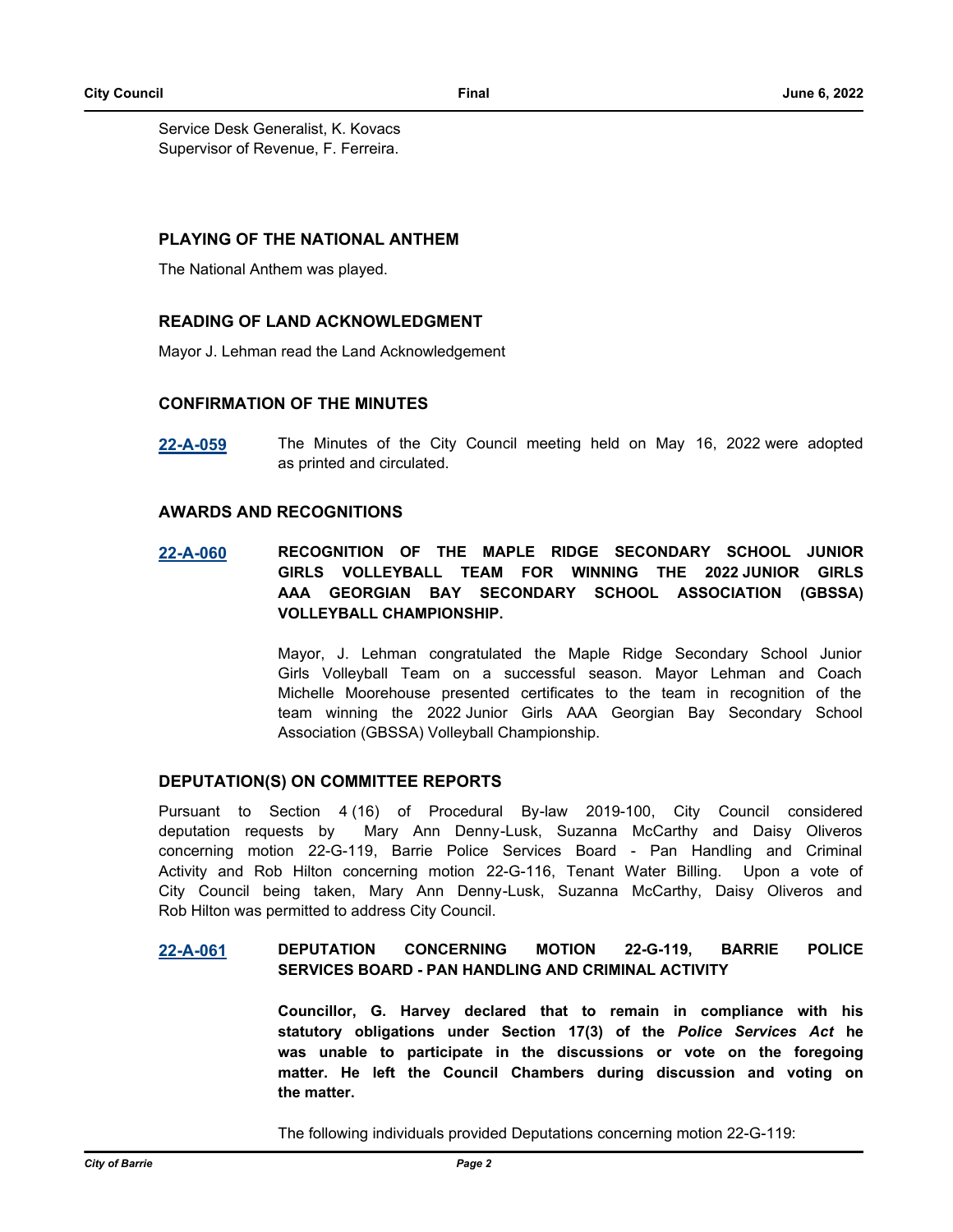1. Sarah Tilley, on behalf of the Gilbert Centre and as a citizen of Barrie explained that the issue is lack of affordable housing, not any of the resulting behaviors or activities such as pan handling or sleeping on City property. She emphasized that unless people have places to live that there may not be a solution for homelessness, nor curbing what people may do to survive living on the streets.

Ms. Tilley felt that having the police respond and enforce incidents such as pan handling and sleeping on City streets is not considered the best option and could potentially decrease the safety of those unhoused in the Community.

She discussed the importance of shelters which should be prioritized and recommended that funding be continued for the hotel model pilot program that had been implemented during the pandemic. Ms. Tilley advised that shelters are meant to be a space of transition from one situation to another and they do not have have the resources to help individuals locate affordable accessible housing units as there are not enough accommodations in Barrie.

Ms. Tilley provided an overview of the average rental rates in Barrie. She explained that renting in Barrie is often unattainable for individuals receiving Ontario Works and Ontario Works Study Program payments and this may result in shared accommodations that may be considered unliveable and unsafe and have a potential impact on their mental health and well-being.

Ms. Tilley advised creating encampments reduces the potential risks of violence for unhoused individuals and may provide a safer environment. Ms. Tilley felt that motion 22-G-119 should be amended to remove paragraph 1 to 3 and that garbage receptacles be placed at encampment locations. She advised that instead of having police respond to incidents, that the focus should be on social development and trying to reduce the social stigma surrounding homelessness.

Ms. Tilley suggested working with other levels of governments to ensure that shelters have enough funding to keep their beds open, advocate for better housing solutions and priortizing funding to social services to create a healthy community. She recommended that financial support programs such Ontario Works and Ontario Works Study Payments be increased.

2. Mary Ann Denny Lusk, Chair of the Simcoe County Alliance to End Homelessness and Chief Executive Officer of Barrie Housing explained how the crime rate in Barrie is low and the City is ranked as one of the safest cities in Ontario. She described the vulnerability of pan handling individuals and those that are unhoused.

She advised that SCATEH are in favour of paragraphs 4 to 7 of motion 22-G-119. She advised that SCATEH is named one of the main action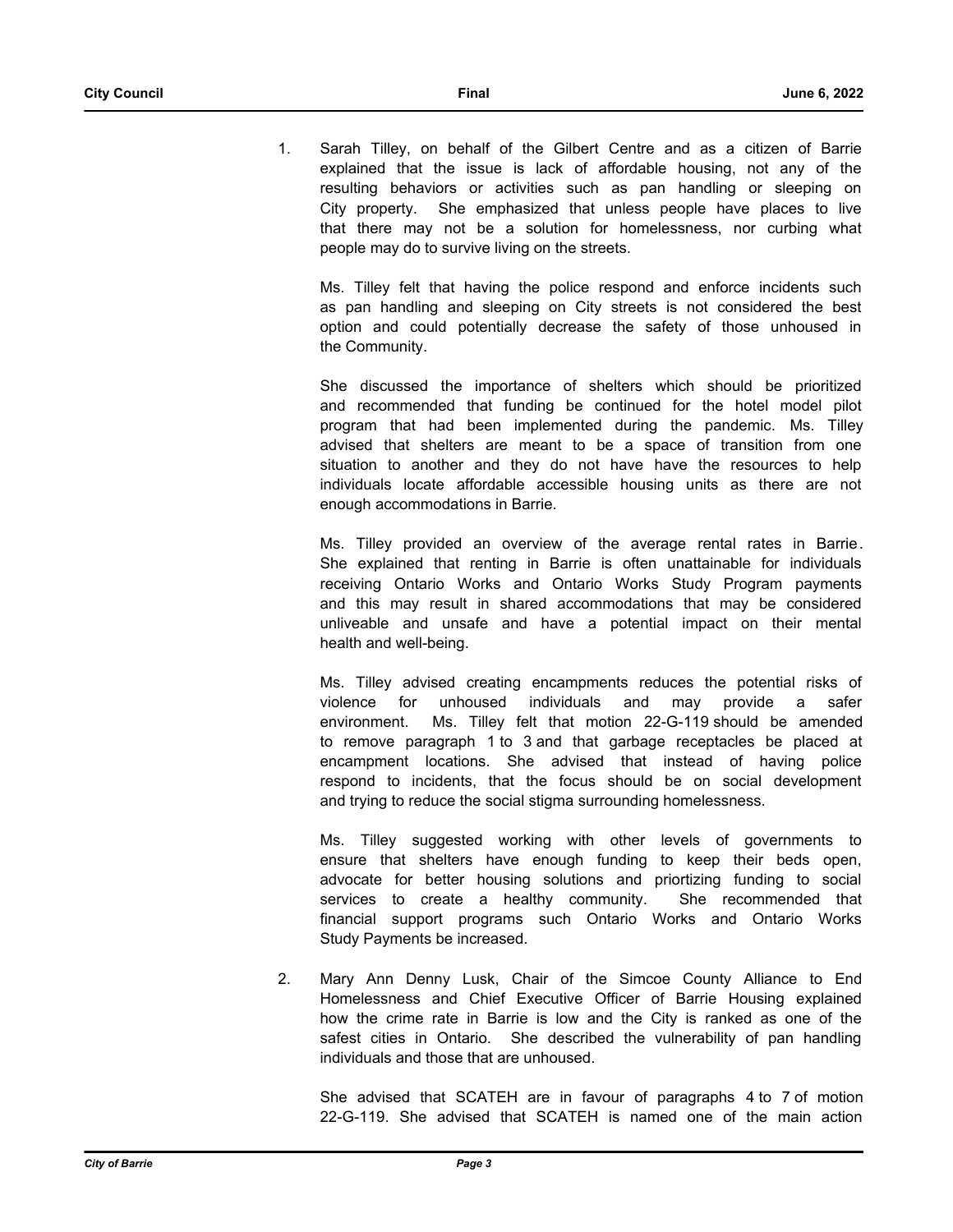partners for Barrie's Community Safety Well-Being Plan 2021 to 2024 but that no one has contacted them to discuss implementation of the fifteen actions items since the plan was adopted.

Ms. Denny-Lusk discussed concerns related to paragraphs 1 to 3 of motion 22-G-119 concerning the Community Safety and Well-Being Plan, the intent of the plan to support vulnerable and marginalized populations, including those experiencing homelessness poverty, mental health issues and those substance use disorders, to improve their safety and well being. She explained that increased efforts to displace those living in encampments are in direct violation of their human rights and without housing options the safety and well-being of those living in encampments could be negatively impacted.

Ms. Denny-Lusk advised that SCATEH has observed negative impacts with encampments evictions, such as the loss of necessities for survival and quality of life and essentials for living and is not aligned with the stated purpose of the Community Safety Well-Being Plan. She also feels that the Barrie Police Service is not the best option to address homelessness, mental health crisis or addiction.

Ms. Denny-Lusk discussed concerns related to the interpretation of paragraph 3 of motion 22-G-119 and the request for the Ontario Provincial Police to address safety on the Highway 400 Ramps.

3. Suzanna McCarthy, Executive Director of the John Howard Society of Simcoe Muskoka discussed concerns related to motion 22-G-119 and she advised that many of the issues are included in Barrie's Community Safety and Well-Being Plan. She highlighted that Barrie has seen rapid growth over the years but that the crime rate has remained low. She emphasized that it seems to be a sudden focus on the marginalized members of the City. She advised that many of the behaviors being penalized are not unique to unsheltered individuals and people who are housed also break the laws. Ms. McCarthy explained that resources are being used to penalize the unhoused individuals which should be directed elsewhere. She noted the fact that many of these individual lack the ability to pay fines and makes it more difficult to exit out of poverty and creating more barriers.

She explained that the eviction of unsheltered individuals from encampments and panhandlers being penalized is not the right solution to address concerns and often impacts individuals who are forced to take belongings they can carry leaving personal items behind for clean up by the City of Barrie. She questioned whether using the Barrie Police Service to respond to a social issue is the best direction.

Ms. McCarthy discussed concerns related to the shelters hotel pilot program ending and citizens being evicted. She asked that members of Council place their trust in the service providers to participate in developing effective responses to the issues of Community Safety and that criminalization of poverty and survival is not the answer.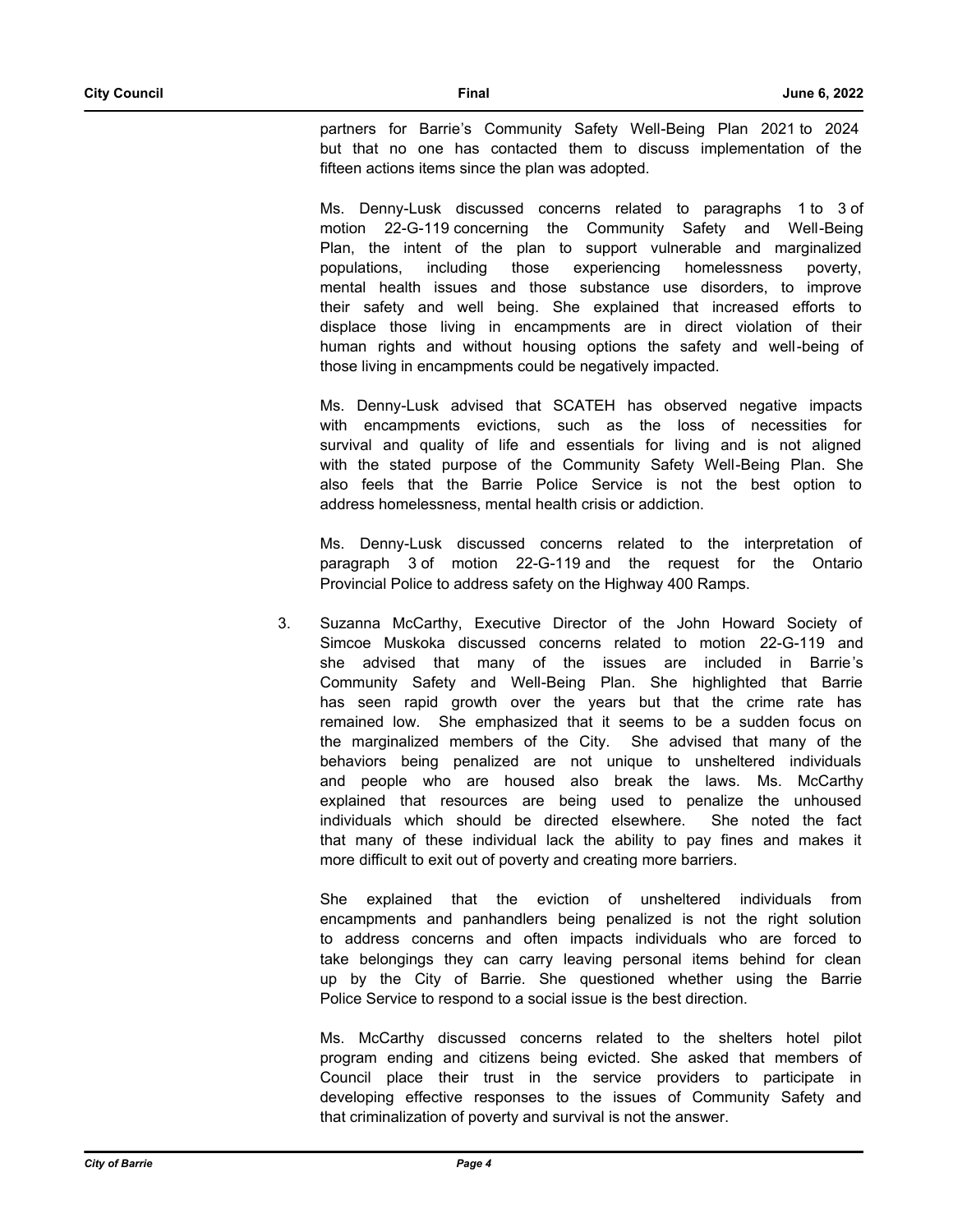4. Daisy Oliveros explained that the City of Barrie has a long history of supporting those less fortunate, has passionate volunteers and organizations and have earned a reputation of caring, through feeding and clothing and sheltering the homeless. She explained the importance of protecting the needs and safety of all citizens of Barrie.

Ms. Oliveros suggested a stronger police presence in the downtown area would keep everyone safe and potentially mitigate any incidents, restore and preserve the enjoyment of Barrie's beautiful downtown. She advised that as a taxpayer she would like to feel safe downtown. She commented that downtown businesses have been adjusting their hours or availability to cope with pan handling and those who may take shelters in doorways.

### **[22-A-062](http://barrie.ca.legistar.com/gateway.aspx?m=l&id=/matter.aspx?key=50845) EMERGENCY DEPUTATION FROM ROB HILTON OF A.G. SECURE PROPERTY MANAGEMENT CONCERNING MOTION 22-G-116, TENANT WATER BILLING**

**Councillor, S. Morales stated that in consultation with the Integrity Commissioner concerning his code obligation under the** *Municipal Conflict of Interest Act* **that he is declaring a potential pecuniary interest in the foregoing matter as he can be financially impacted as he is a landlord. He did not participate or vote on the foregoing matter. He left the Council Chambers during discussion and voting on this matter.** 

**Councillor, J. Harris declared a potential pecuniary interest in the foregoing matter as he can be financially impacted and is a landlord. He left the Council Chambers during discussion and voting on this matter.**

Rob Hilton of AG Secure Property Management advised that landlords will be impacted if tenant water and wastewater billing is discontinued. He explained that there are potential three solutions such as maintaining status quo with tenant water billing, change billing information to landlord or charge a set up fee for water accounts. He suggested possibly researching how other service providers handle account set up charges.

He explained that if the tenants are paying their own water bills there is more opportunity for them to save costs and conserve water versus having the landlord pay the bill. Mr. Hilton advised that in accordance with the *Residential Tenancy Landlord Act* landlords are prohibited from cutting off services deemed vital if the tenant fails to pay. Mr. Hilton felt that the City should look at the unintended consequences of the proposal and focus on a solution that will provide value to the community at large.

Mr. Hilton highlighted that a simple account setup fee is one that recovers costs of usage with those utilizing the utility.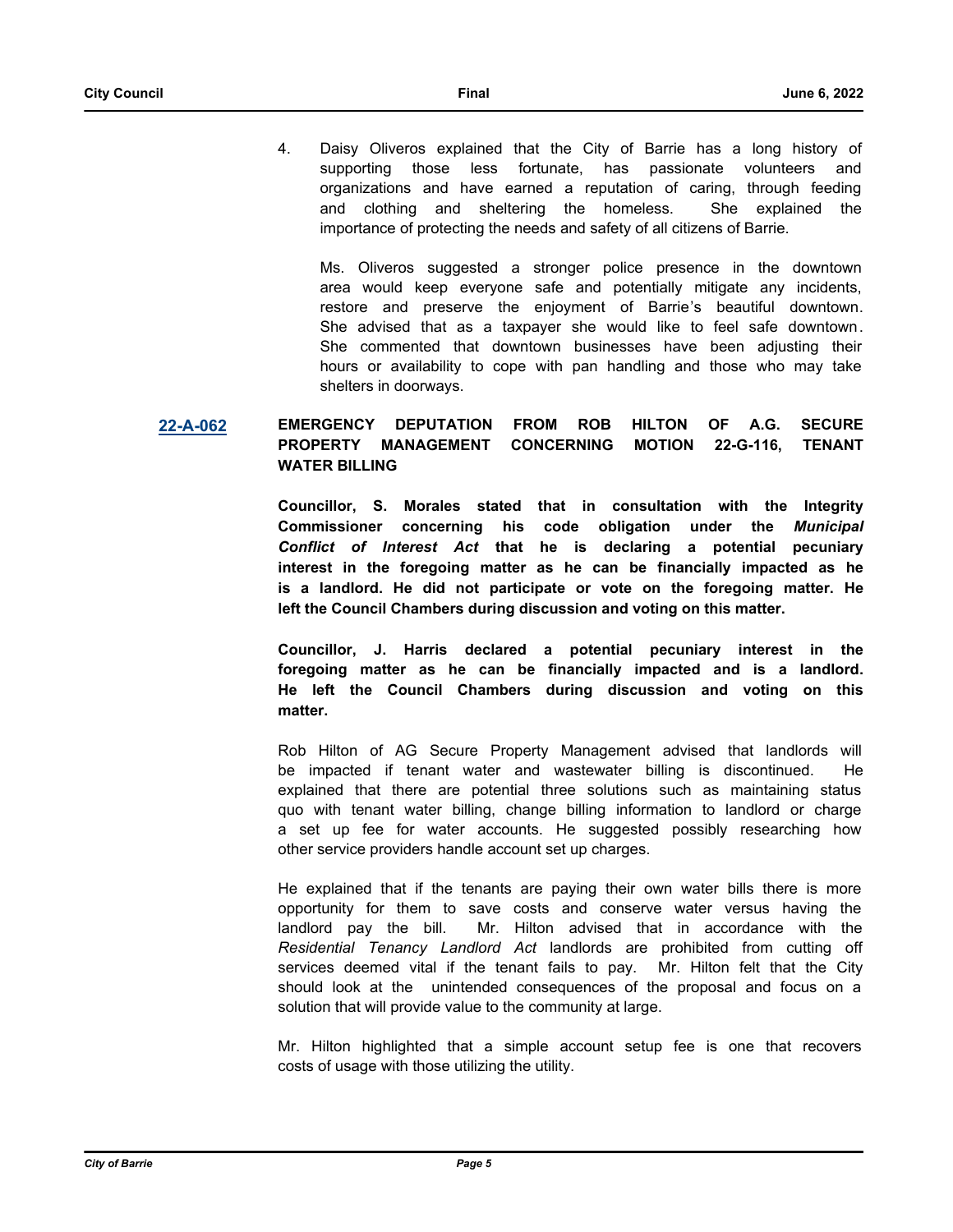### **COMMITTEE REPORTS**

**[22-A-063](http://barrie.ca.legistar.com/gateway.aspx?m=l&id=/matter.aspx?key=50826)** Planning Committee Report dated May 17, 2022, Sections A, B and C. (APPENDIX "A")

### **SECTION "A" - TO BE ADOPTED**

| Moved by:    | Deputy Mayor, B. Ward  |
|--------------|------------------------|
| Seconded by: | Councillor, R. Thomson |

That Section "A" of the Planning Committee Report dated May 17, 2022, as circulated, be adopted.

- **[22-P-022](http://barrie.ca.legistar.com/gateway.aspx?m=l&id=/matter.aspx?key=50563)** ZONING BY-LAW AMENDMENT 108, 116 AND 122 HARVIE ROAD (WARD 6)
- **[22-P-023](http://barrie.ca.legistar.com/gateway.aspx?m=l&id=/matter.aspx?key=50579)** OFFICIAL PLAN AND ZONING BY-LAW AMENDMENT APPLICATIONS 290, 294, 298 AND 302 GEORGIAN DRIVE (TMD ATRIA CORPORATION) (WARD 1)

### **CARRIED**

### **SECTION "B" - TO BE RECEIVED**

| Moved by:    | Deputy Mayor, B. Ward  |
|--------------|------------------------|
| Seconded by: | Councillor, R. Thomson |

That Section "B" of the Planning Committee Report dated May 17, 2022, as circulated, be received.

- **[22-P-024](http://barrie.ca.legistar.com/gateway.aspx?m=l&id=/matter.aspx?key=50558)** APPLICATION FOR ZONING BY-LAW AMENDMENT 34, 36, 38, 40, 44 AND 50 BRADFORD STREET (WARD 2) (FILE: D30-006-2022)
- **[22-P-025](http://barrie.ca.legistar.com/gateway.aspx?m=l&id=/matter.aspx?key=50578)** APPLICATION FOR ZONING BY-LAW AMENDMENT 129 COLLIER STREET (WARD 2) (FILE: D30-005-2022)

### **CARRIED**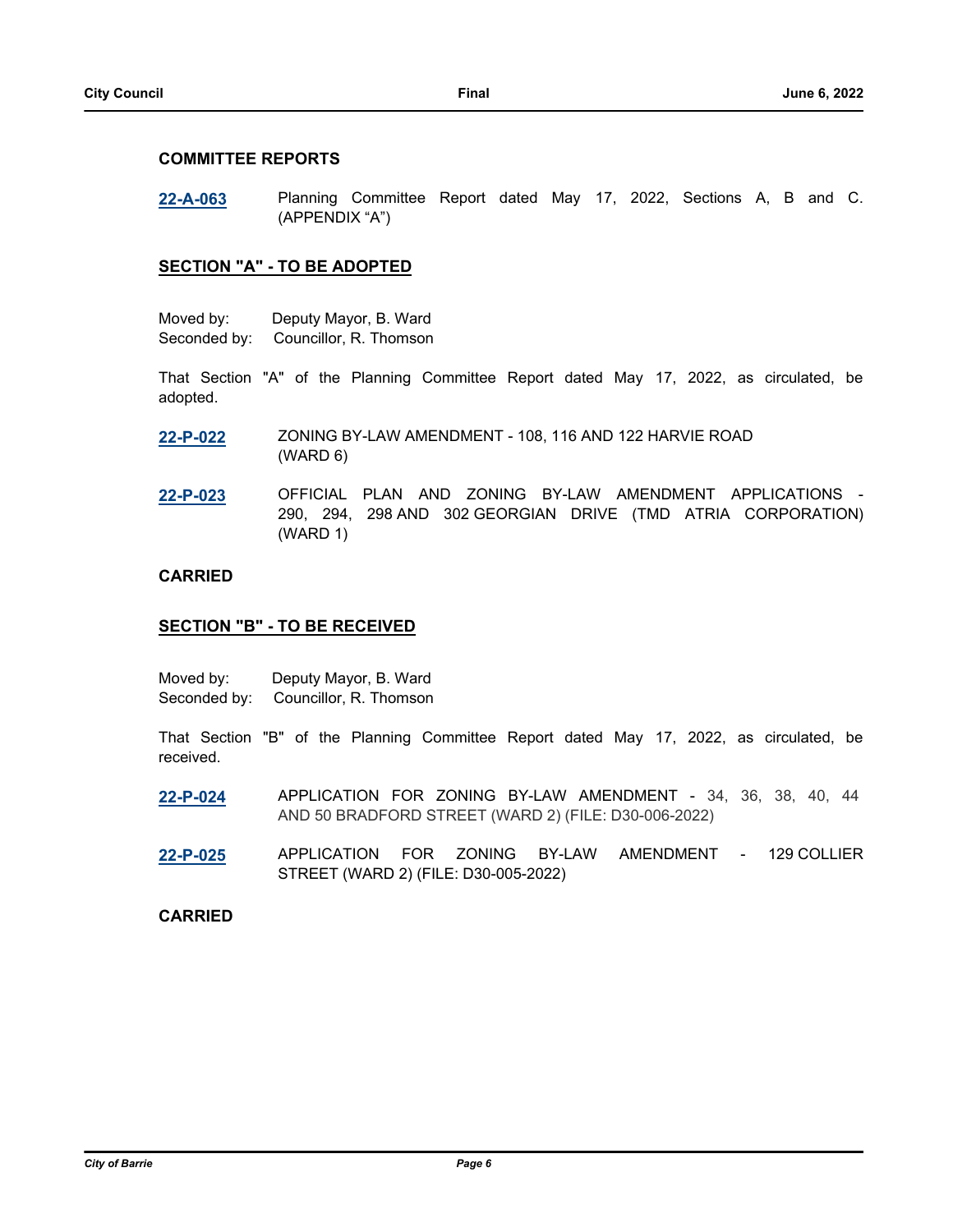### **SECTION "C" - TO BE ADOPTED**

Moved by: Deputy Mayor, B. Ward Seconded by: Councillor, R. Thomson

That Section "C" of the Planning Committee Report dated May 17, 2022, as circulated, be adopted.

**[22-P-026](http://barrie.ca.legistar.com/gateway.aspx?m=l&id=/matter.aspx?key=50594)** 2021 AFFORDABLE HOUSING MONITORING REPORT AND AFFORDABLE HOUSING STRATEGY UPDATE

### **CARRIED**

**[22-A-064](http://barrie.ca.legistar.com/gateway.aspx?m=l&id=/matter.aspx?key=50827)** First General Committee Report dated May 30, 2022 (APPENDIX "B").

Moved by: Deputy Mayor, B. Ward Seconded by: Councillor, R. Thomson

That the First General Committee Report dated May 30, 2022, as circulated, be adopted.

**[22-G-108](http://barrie.ca.legistar.com/gateway.aspx?m=l&id=/matter.aspx?key=50700)** BARRIE HYDRO HOLDINGS INC. ANNUAL GENERAL MEETING MATTERS

> **Councillor, M. McCann declared a potential pecuniary interest on the foregoing matter as he owns a renewable energy company. He did not participate or vote on the forgoing matter. He stayed in the Council Chambers.**

**[22-A-065](http://barrie.ca.legistar.com/gateway.aspx?m=l&id=/matter.aspx?key=50828)** Second General Committee Report dated May 30, 2022, Sections A, B, C, D, E and F (APPENDIX "C").

### **SECTION "A" - TO BE ADOPTED**

Moved by: Deputy Mayor, B. Ward Seconded by: Councillor, R. Thomson

That Section "A" of the Second General Committee Report dated May 30, 2022, as circulated, be adopted.

- **[22-G-109](http://barrie.ca.legistar.com/gateway.aspx?m=l&id=/matter.aspx?key=50698)** DOWNTOWN BARRIE BUSINESS ASSOCIATION (BIA) GOVERNANCE BY-LAW AND RELATED DOCUMENTS
- **[22-G-110](http://barrie.ca.legistar.com/gateway.aspx?m=l&id=/matter.aspx?key=50707)** HERITAGE PARK MASTER PLAN
- **[22-G-111](http://barrie.ca.legistar.com/gateway.aspx?m=l&id=/matter.aspx?key=50725)** CAPITAL PROJECT STATUS REPORT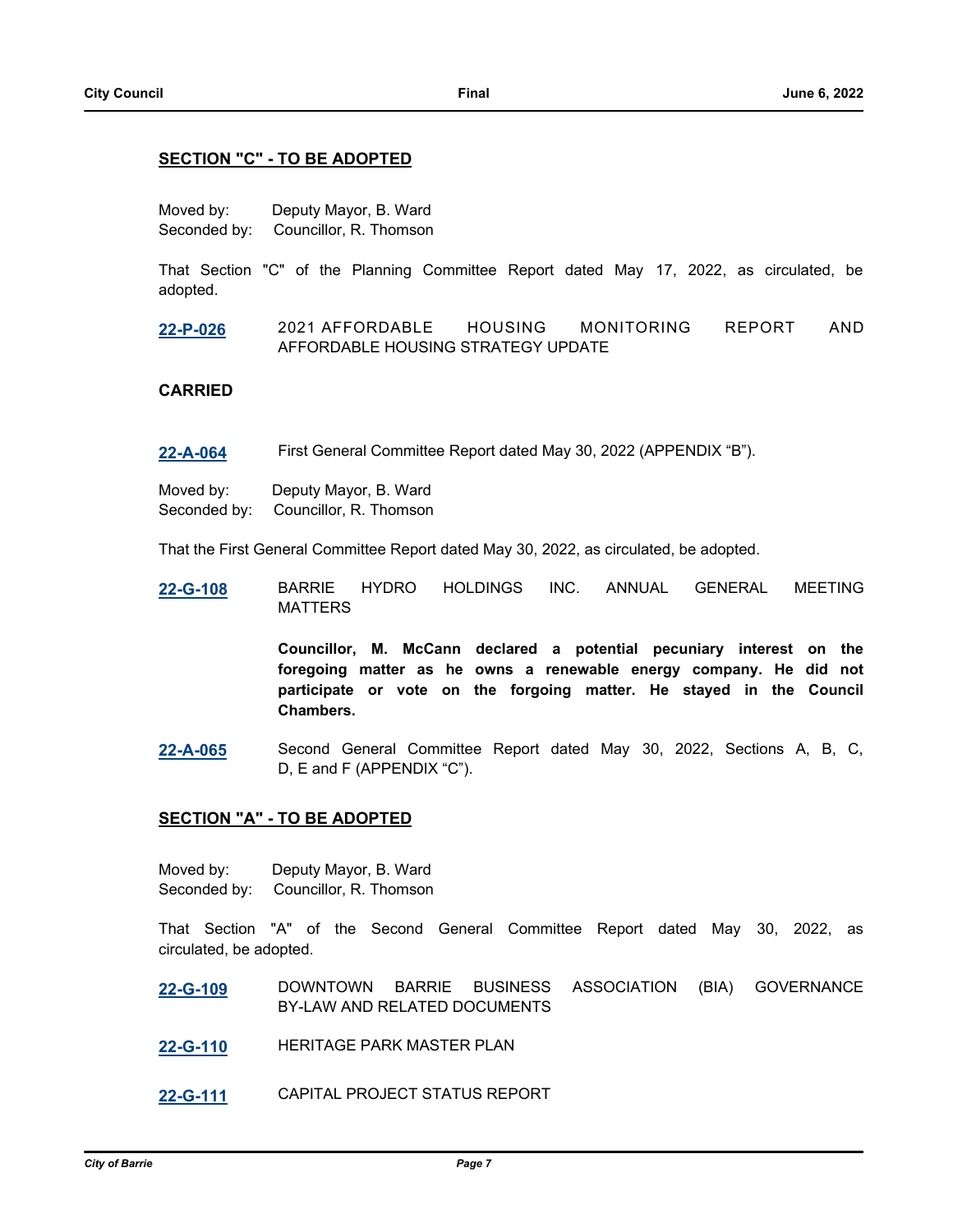- **[22-G-112](http://barrie.ca.legistar.com/gateway.aspx?m=l&id=/matter.aspx?key=50728)** TEMPORARY DELEGATION OF AUTHORITY TO THE CHIEF ADMINISTRATIVE OFFICER
- **[22-G-113](http://barrie.ca.legistar.com/gateway.aspx?m=l&id=/matter.aspx?key=50733)** PARKING RESTRICTIONS ON GEDDES CRESCENT
- **[22-G-114](http://barrie.ca.legistar.com/gateway.aspx?m=l&id=/matter.aspx?key=50734)** CFB BORDEN REQUEST FOR SUPPORT FOR THE 2022 CANADIAN ARMED FORCES DAY AND AIR SHOW

### **CARRIED**

### **SECTION "B" - TO BE ADOPTED**

| Moved by:    | Deputy Mayor, B. Ward  |
|--------------|------------------------|
| Seconded by: | Councillor, R. Thomson |

That Section "B" of the Second General Committee Report dated May 30, 2022, as circulated, be adopted.

**[22-G-115](http://barrie.ca.legistar.com/gateway.aspx?m=l&id=/matter.aspx?key=50692)** NEEDLE COLLECTION KIOSK PILOT PROGRAM - ADDITIONAL INFORMATION

### **CARRIED**

### **SECTION "C" - TO BE ADOPTED**

Moved by: Deputy Mayor, B. Ward Seconded by: Councillor, R. Thomson

That Section "C" of the Second General Commitee Report dated May 30, 2022, as circulated, be adopted.

**[22-G-116](http://barrie.ca.legistar.com/gateway.aspx?m=l&id=/matter.aspx?key=50720)** TENANT WATER BILLING

### **AMENDMENT #1**

Moved by: Councillor, G. Harvey Seconded by: Councillor, M. McCann

That motion 22-G-116 of Section "C" of the Second General Committee Report dated May 30, 2022 be deleted in its entirety and replaced with the following:

1. That Staff Report FIN008-22 dated May 30, 2022 concerning Tenant Water Billing be received for information.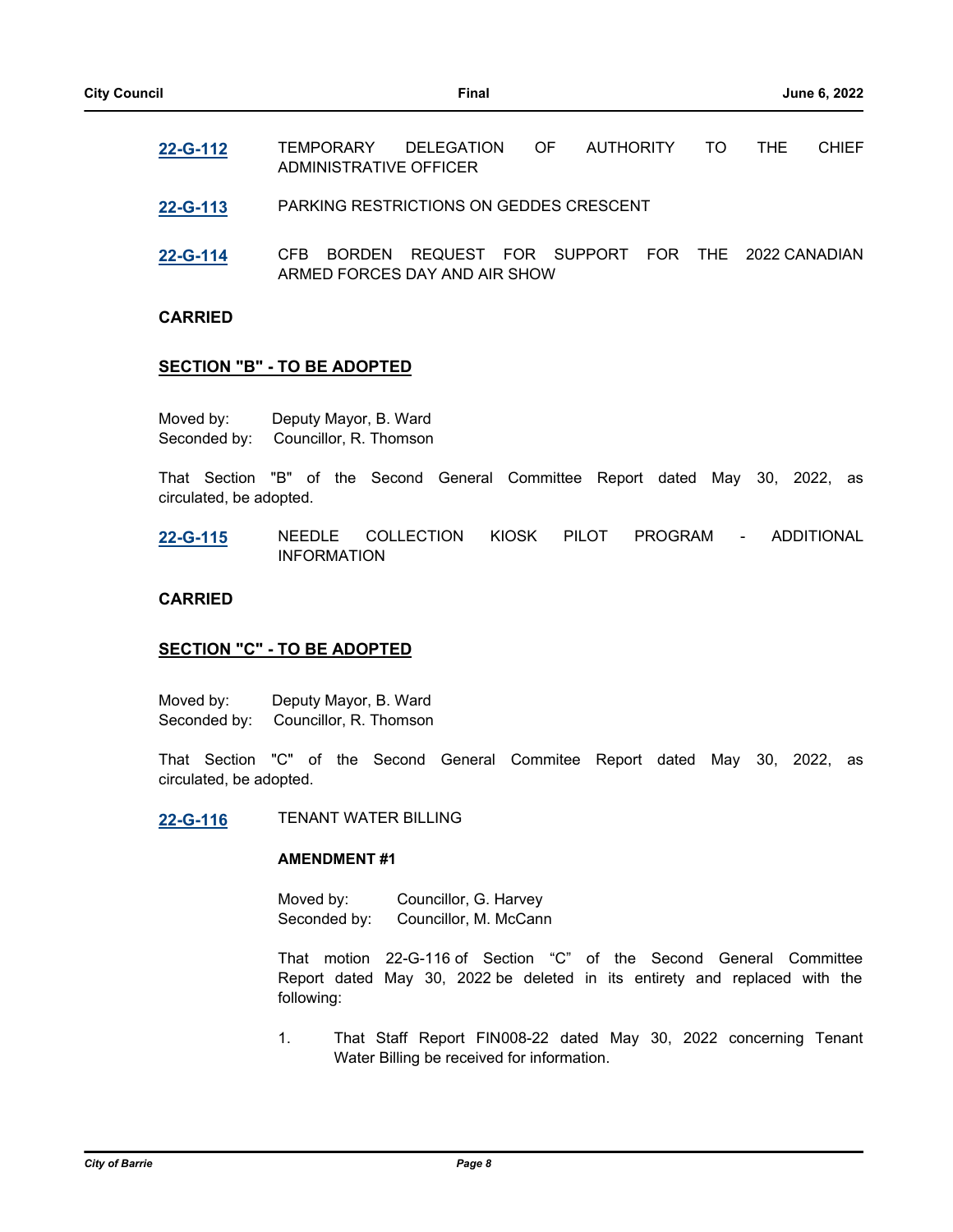2. That staff in the Finance Department include any proposed changes and account set-up fees as part of the 2023 Budget.

### **CARRIED**

Upon question of the original motion moved by Deputy Mayor, B. Ward and seconded by Councillor R. Thomson, the motion was **CARRIED AS AMENDED BY AMENDMENT #1.**

**Councillor, S. Morales advised that in consultation with the Integrity Commissioner concerning his code obligations under the** *Municipal Conflict of Interest Act* **that he is declaring a potential pecuniary interest in the foregoing matter as he can be financially impacted as he is a landlord. He did not participate or vote on the foregoing matter. He left the Council Chambers during discussion and voting on this matter.** 

**Councillor, J. Harris declared a potential pecuniary interest in the foregoing matter as he can be financially impacted and is a landlord. He left the Council Chambers during discussion and voting on this matter.**

## **SECTION "D" - TO BE ADOPTED**

Moved by: Deputy Mayor, B. Ward Seconded by: Councillor, R. Thomson

That Section "D" of the Second General Commitee Report dated May 30, 2022, as circulated, be adopted.

**[22-G-117](http://barrie.ca.legistar.com/gateway.aspx?m=l&id=/matter.aspx?key=50735)** COUNCIL MEETING SCHEDULE

### **CARRIED**

### **SECTION "E" - TO BE ADOPTED**

Moved by: Deputy Mayor, B. Ward Seconded by: Councillor, R. Thomson

That Section "E" of the Second General Commitee Report dated May 30, 2022, as circulated, be adopted.

**[22-G-118](http://barrie.ca.legistar.com/gateway.aspx?m=l&id=/matter.aspx?key=50736)** ECONOMIC DEVELOPMENT ACTIVITY

### **CARRIED**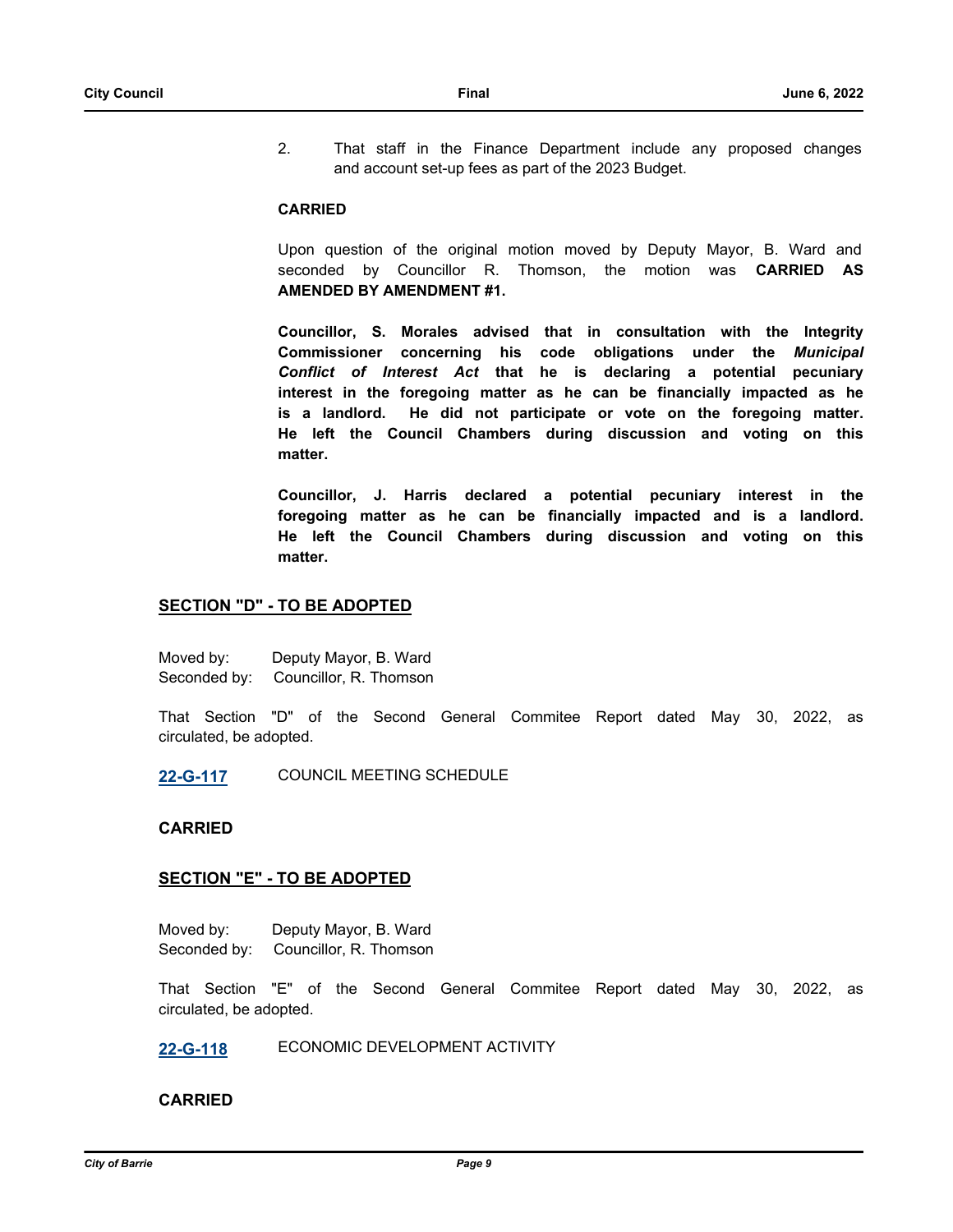### **SECTION "F" - TO BE ADOPTED**

Moved by: Deputy Mayor, B. Ward Seconded by: Councillor, R. Thomson

That Section "F" of the Second General Commitee Report dated May 30, 2022, as circulated, be adopted.

**[22-G-119](http://barrie.ca.legistar.com/gateway.aspx?m=l&id=/matter.aspx?key=50737)** BARRIE POLICE SERVICES BOARD - PAN HANDLING AND CRIMINAL ACTIVITY

### **AMENDMENT #1**

Moved by: Councillor, K. Aylwin Seconded by: Councillor, N. Harris

That motion 22-G-119 of Section "F" of the Second General Committee Report dated May 30, 2022 be amended by deleting paragraph 3 and replace with the following:

"3. That correspondence be sent to the OPP requesting them to connect with outreach workers in Barrie to follow-up with the needs of citizens staying within encampments along the Highway 400 ramps in order to address safety concerns as they arise and that a compassionate approach be taken in supporting people in these areas."

### **CARRIED**

### **AMENDMENT #2**

Moved by: Councillor, K. Aylwin Seconded by: Councillor, N. Harris

That motion 22-G-119 of Section "F" of the Second General Committee Report dated May 30, 2022 be amended by adding the following paragraph:

"8. That staff in the Operations Department investigate the provision of waste collection bins and/or the servicing of waste collection zones near informal encampment sites to prevent the accumulation of debris and to reduce fire risk and that the locations be identified in consultation with the Simcoe County Alliance to End Homelessness (SCATEH) Barrie Chapter and Enforcement Services and report back to General Committee."

### **CARRIED**

Upon the question of the original motion moved by Deputy Mayor, B. Ward and seconded by Councillor, R. Thomson, the motion was **CARRIED AS AMENDED BY AMENDMENT #1 AND #2.**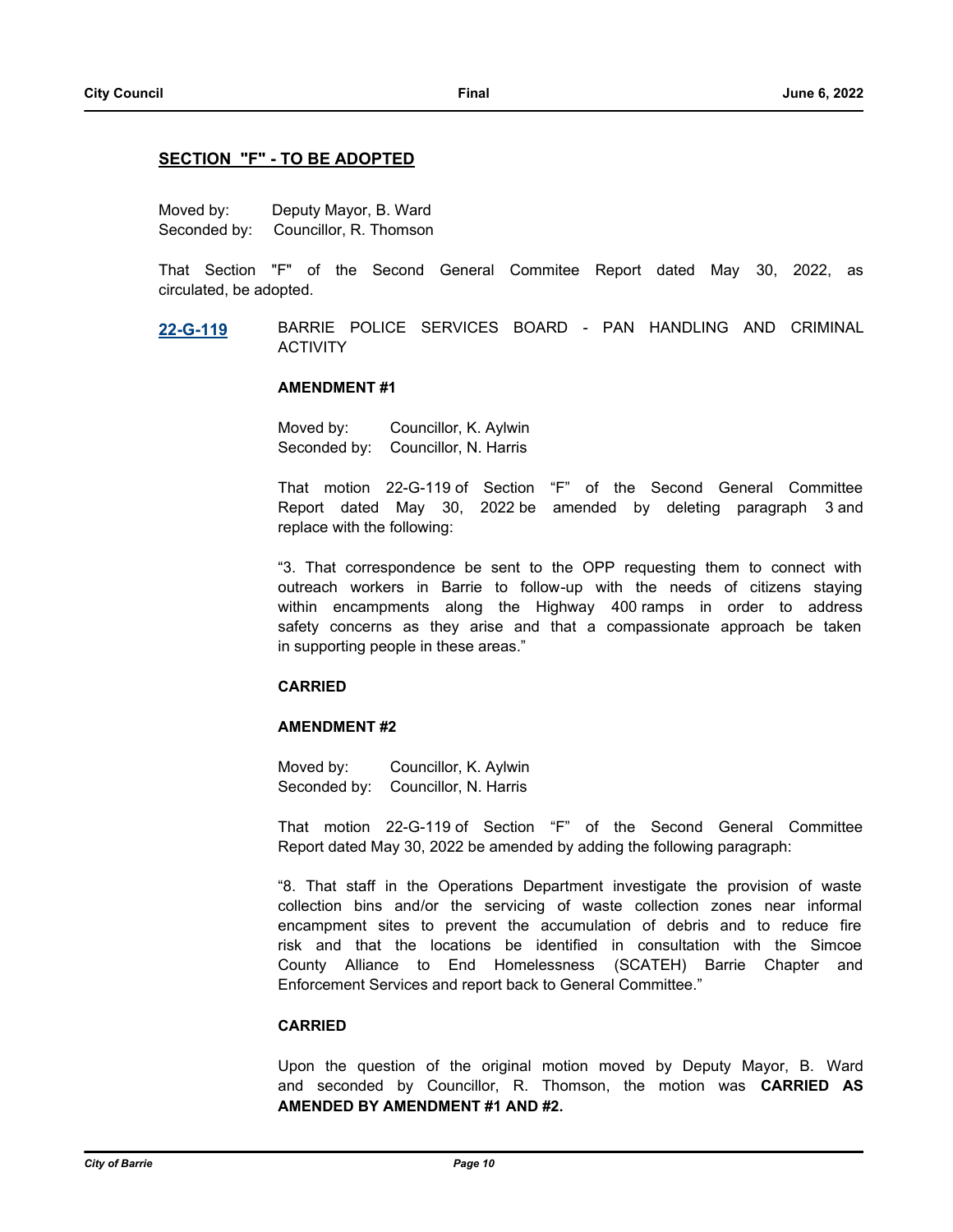**Councillor, G. Harvey declared that to remain in compliance with his statutory obligations under Section 17(3) of the** *Police Services Act* **he was unable to participate in the discussions or vote on the foregoing matter. He left the Council Chambers.** 

### **ENQUIRIES**

Members of Council addressed enquires to City staff and received responses.

### **ANNOUNCEMENTS**

Members of Council provided announcements concerning a number of matters.

### **BY-LAWS**

Moved by: Deputy Mayor, B. Ward Seconded by: Councillor, R. Thomson

That leave be granted to introduce the following Bills and these Bills be read a first, second and third time this day and finally passed:

#### **[BY-LAW](http://barrie.ca.legistar.com/gateway.aspx?m=l&id=/matter.aspx?key=50790)  Bill #051**

### **2022-051**

**2022-052**

A By-law of The Corporation of the City of Barrie to deem certain Plans of Subdivision or parts thereof not to be a Registered Plan of Subdivision. (12-G-247) (970 Mapleview Inc. - Unicorn Lane, Saxon Road and Regina Road, Plan 51M-781) (File: D26-970)

#### **[BY-LAW](http://barrie.ca.legistar.com/gateway.aspx?m=l&id=/matter.aspx?key=50765)  Bill #052**

A By-law of The Corporation of the City of Barrie to amend By-law 2009-141, a land use control by-law to regulate the use of land, and the erection, use, bulk, height, location and spacing of buildings and structures in the City of Barrie. (22-P-022) (Zoning By-law Amendment - 108, 116 and 122 Harvie Road) (Ward 6) (DEV011-22) (File: D30-018-2021)

#### **[BY-LAW](http://barrie.ca.legistar.com/gateway.aspx?m=l&id=/matter.aspx?key=50769)  Bill #053**

```
2022-053
```
A By-law of The Corporation of The City of Barrie to expropriate the lands described as Part of Lot 5 Concession 10, Innisfil, as in RO845305, further described as Parts 1, 2 and 3 on Plan 51R-43261, City of Barrie, County of Simcoe; being all of PIN 58100-0046(LT) (21-G-184) (918 Veteran's Drive) (File: L07-1191)